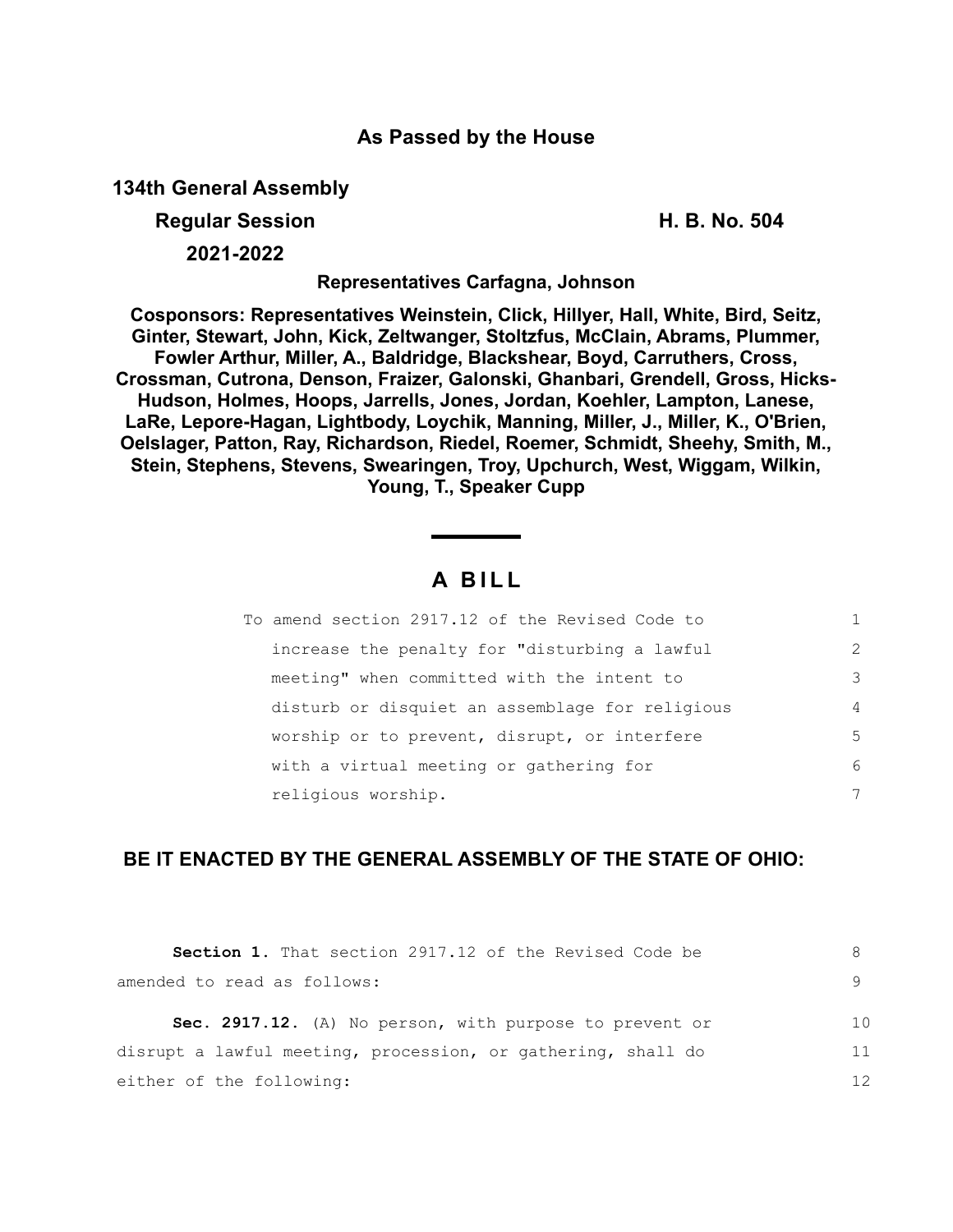| (1) Do any act which obstructs or interferes with the due            | 13 |
|----------------------------------------------------------------------|----|
| conduct of such meeting, procession, or gathering;                   | 14 |
| (2) Make any utterance, gesture, or display which outrages           | 15 |
| the sensibilities of the group.                                      | 16 |
| (B) Whoever violates this section is guilty of disturbing            | 17 |
| a lawful meeting <sub>7</sub> . Except as otherwise provided in this | 18 |
| division, disturbing a lawful meeting is a misdemeanor of the        | 19 |
| fourth degree. Disturbing a lawful meeting is a misdemeanor of       | 20 |
| the first degree if either of the following applies:                 | 21 |
| (1) The violation is committed with the intent to disturb            | 22 |
| or disquiet any assemblage of people met for religious worship       | 23 |
| at a tax-exempt place of worship, regardless of whether the          | 24 |
| conduct is within the place at which the assemblage is held or       | 25 |
| is on the property on which that place is located and disturbs       | 26 |
| the order and solemnity of the assemblage.                           | 27 |
| (2) The violation is committed with the intent to prevent,           | 28 |
| disrupt, or interfere with a virtual meeting or gathering of         | 29 |
| people for religious worship, through use of a computer,             | 30 |
| computer system, telecommunications device, or other electronic      | 31 |
| device or system, or in any other manner.                            | 32 |
| (C) As used in this section:                                         | 33 |
| (1) "Computer," "computer system," and "telecommunications           | 34 |
| device" have the same meanings as in section 2913.01 of the          | 35 |
| Revised Code.                                                        | 36 |
| (2) "Virtual meeting or gathering" means a meeting or                | 37 |
| gathering by interactive video conference or teleconference, or      | 38 |
| by a combination thereof.                                            | 39 |
| Section 2. That existing section 2917.12 of the Revised              | 40 |